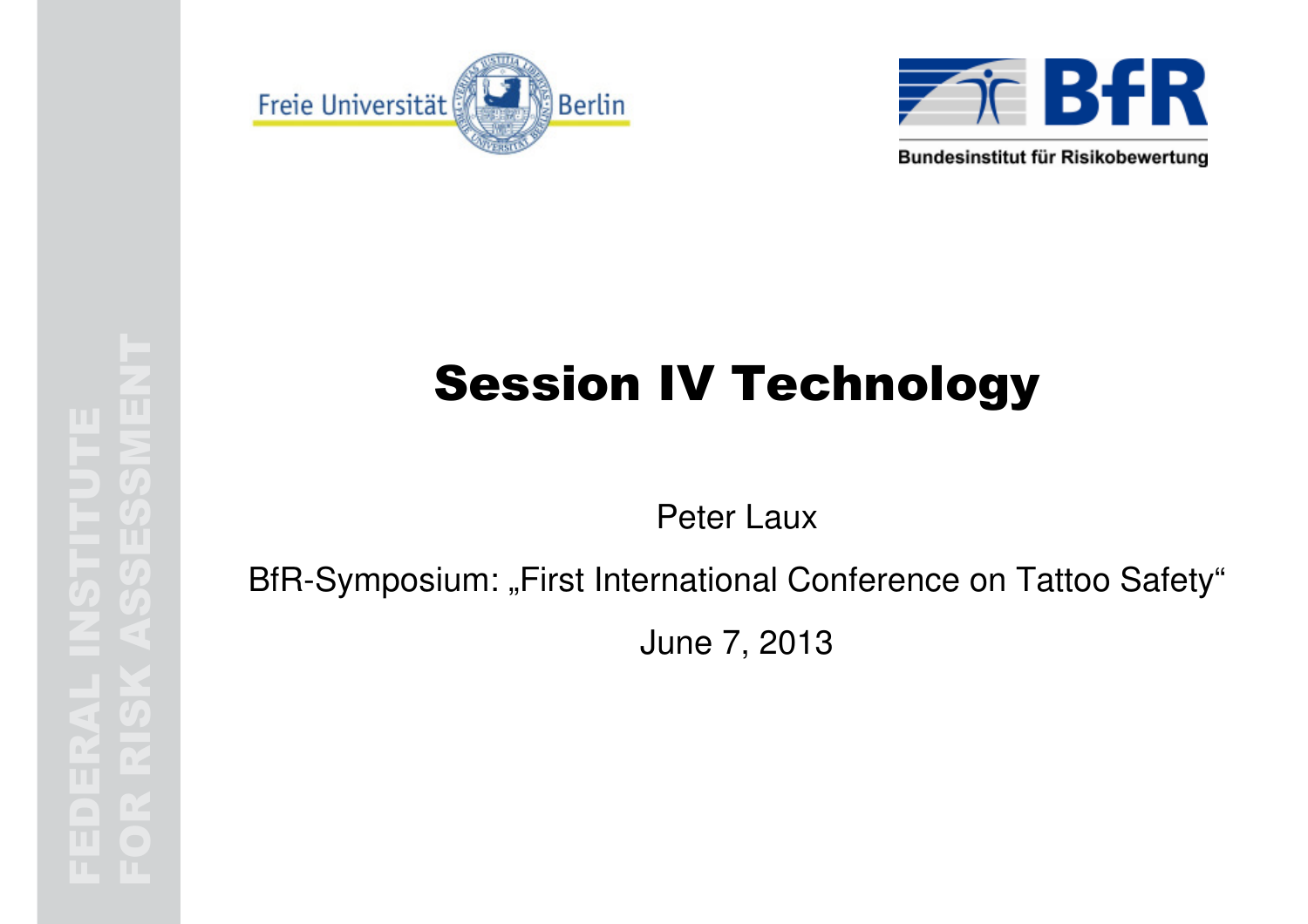# Localization of Tattoo Inks



http://www.cockeyed.com/science/tattoo/tattoo.html

#### **Tattoo Ink = Subcutanous Implant**

| Soluble Ingredients                | <b>Predominantly Insoluble Pigments</b> |  |
|------------------------------------|-----------------------------------------|--|
| <b>Preservatives: Benzoic Acid</b> | Inorganic: FeO                          |  |
| Contaminants: Aromatic Amines      | Organic: Diketopyrrolopyrrol            |  |
| 100% Systemic Available            | <b>Systemic Distribution?</b>           |  |
| and Metabolized                    | <b>Breakdown?</b>                       |  |
|                                    | <b>Nanosized Particles?</b>             |  |

#### **Encapsulation in Biocompatible Materials?**

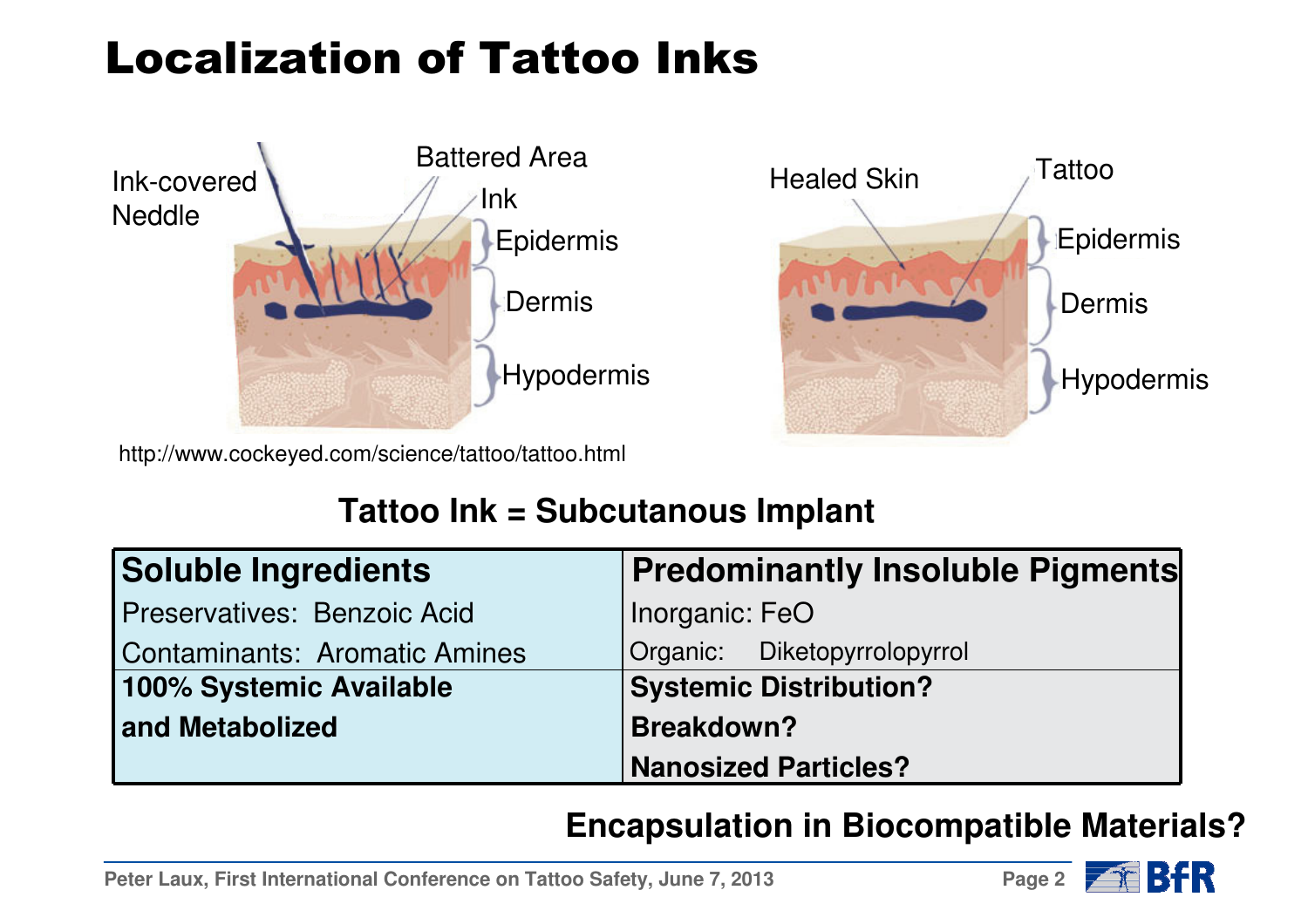# Encapsulation: Inkjet Printing



http://media.canon-asia.com/v3.5media/products/inkjet\_printer/pro1/luciatechnologyguide/p02.html

#### **Silk Fabrics: Polyacrylate Encapsulation Enhances Light Fastness**

| <b>Colour</b>  | <b>Pigment Color Index</b> | Color change $(\Delta Eab^*)$ |                     |  |
|----------------|----------------------------|-------------------------------|---------------------|--|
|                |                            | <b>Surface modified</b>       | <b>Encapsulated</b> |  |
|                |                            | <b>Pigment Ink</b>            | <b>Pigment Ink</b>  |  |
| Cyan           | C.I. Pigment Blue 15:4     | 6.8                           | 4.5                 |  |
| <b>Magenta</b> | C.I. Pigment Red 122       | 5.6                           | 4.4                 |  |
| <b>Black</b>   | C.I. Pigment Black 7       | 2.2                           | 2.0                 |  |

**S Leelajariyakul, H Noguchi, S Kiatkamjornwong**, Surface-modified and micro-encapsulated pigmentedinks for ink jet printing on textile fabrics, Progress in Organic Coatings, 62 (2), 2008, 145–161

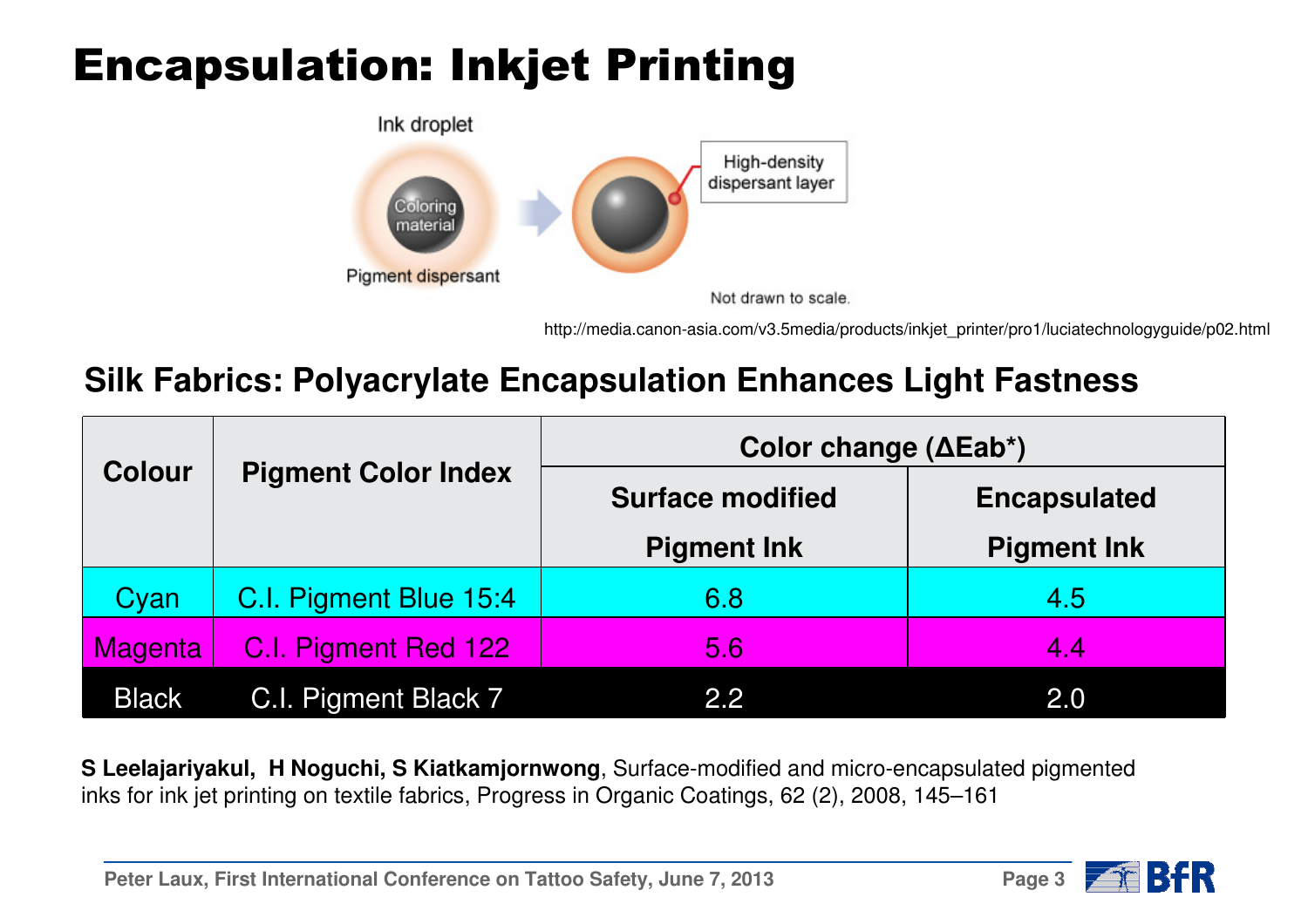# Microencapsulation of Dyes and Pigments

#### **PD Dr. Lars Dähne**

- $\blacksquare$ Founder and CEO of Surflay GmbH, Berlin
- $\blacksquare$ PhD in Chemistry of Organic Colourants
- $\blacksquare$ Habilitation at the Institute for Physical Chemistry, FU Berlin
- $\blacksquare$ In 2001 he co-founded the company Capsulution

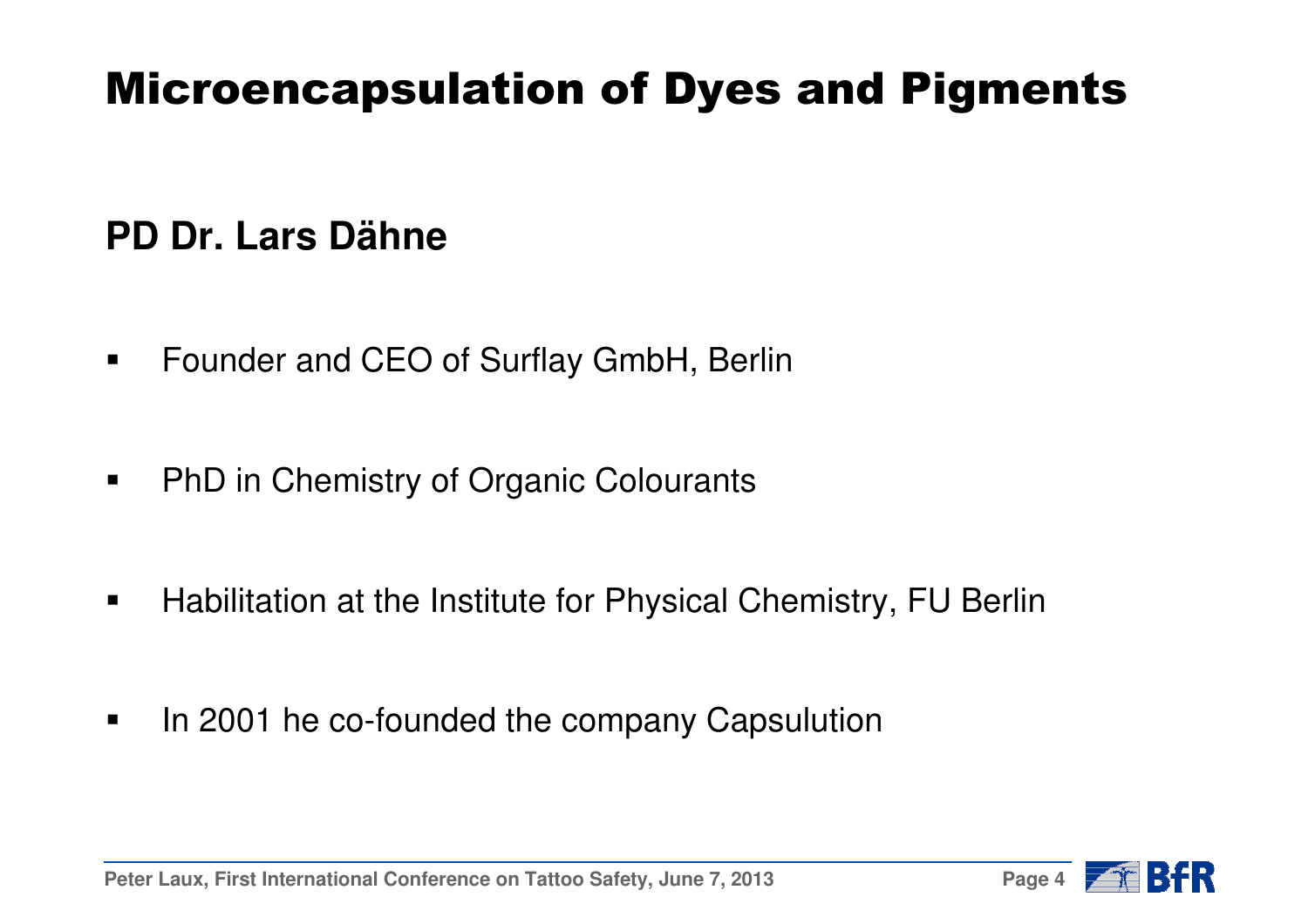# Generation of Polyelectrolyte Multilayers

#### **A) Adsorption of Polyanion, Polycation**

#### A R 1. Polvanion 3. Polycation ∍ิ∣ี 4. Wash 2. Wash  $\Theta \oplus \Theta \oplus \Theta$

#### **B) Simplified Molecular Picture**

**G Decher**, Fuzzy Nanoassemblies: Toward Layered Polymeric Multicomposites, Science 1997, 277, 1232-1237

#### **Applications:**

- Macromolecules and Crystals e.g. Semiconductors
- **Biomolecules**

**CS Peyratout, L Dähne,** Tailor-Made Polyelectrolyte Microcapsules: From Multilayers to Smart Containers, Angew. Chem. Int. Ed. 2004, 43, 3762-3783



<sup>■</sup> ......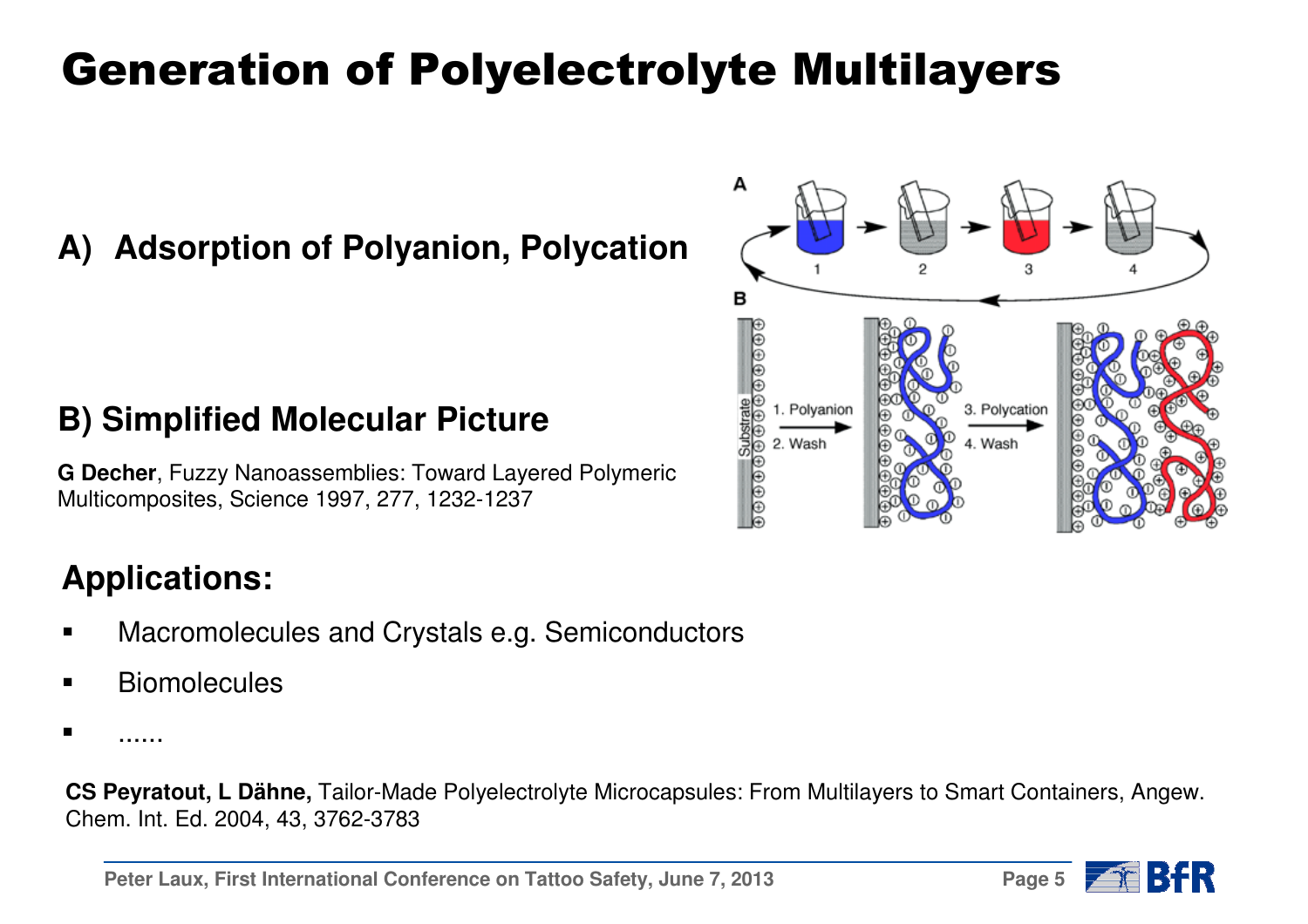# Development of Permanent but

### Removable Tattoos

**Bruce Klitzman, Ph.D.**

- $\blacksquare$ Associate Research Professor, Dept. Biomedical Engineering
- н Senior Director, Kenan Plastic Surgery Research Laboratoriesat Duke University Medical Center, Durham, NC, USA
- $\blacksquare$  Founder of the North Carolina Tissue Engineeringand Regenerative Medicine Society (NCTERMS) in 1998

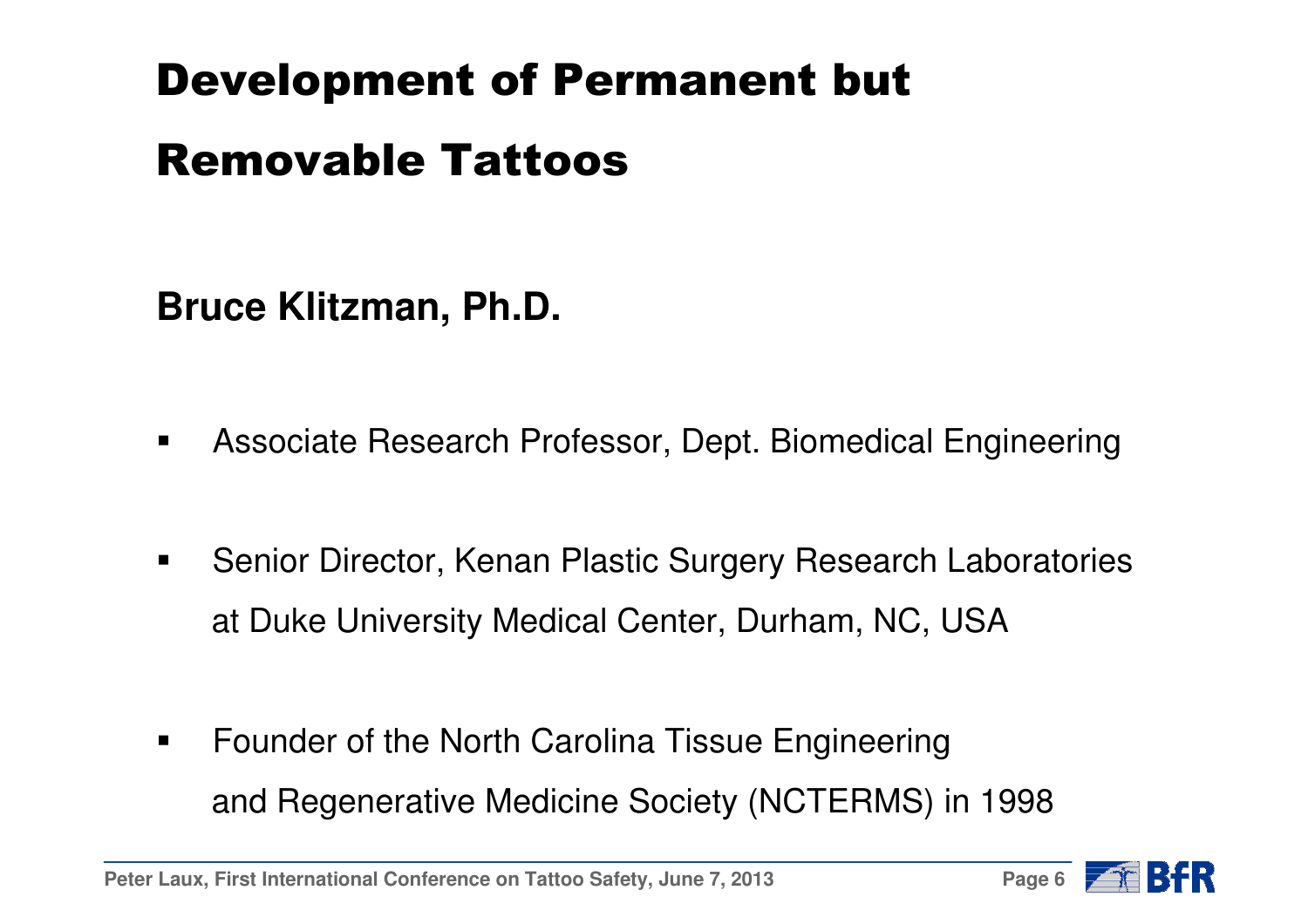# Developing Materials that Mitigate Foreign Body Response (FBR) to Implants

**IMPLANTATION:** 



- Major complication for functionality of glucose sensors
- Sequestration of implant from surrounding surface
- Encapsulation is blocking diffusion, inhibiting accurate measurements e.g. of glucose

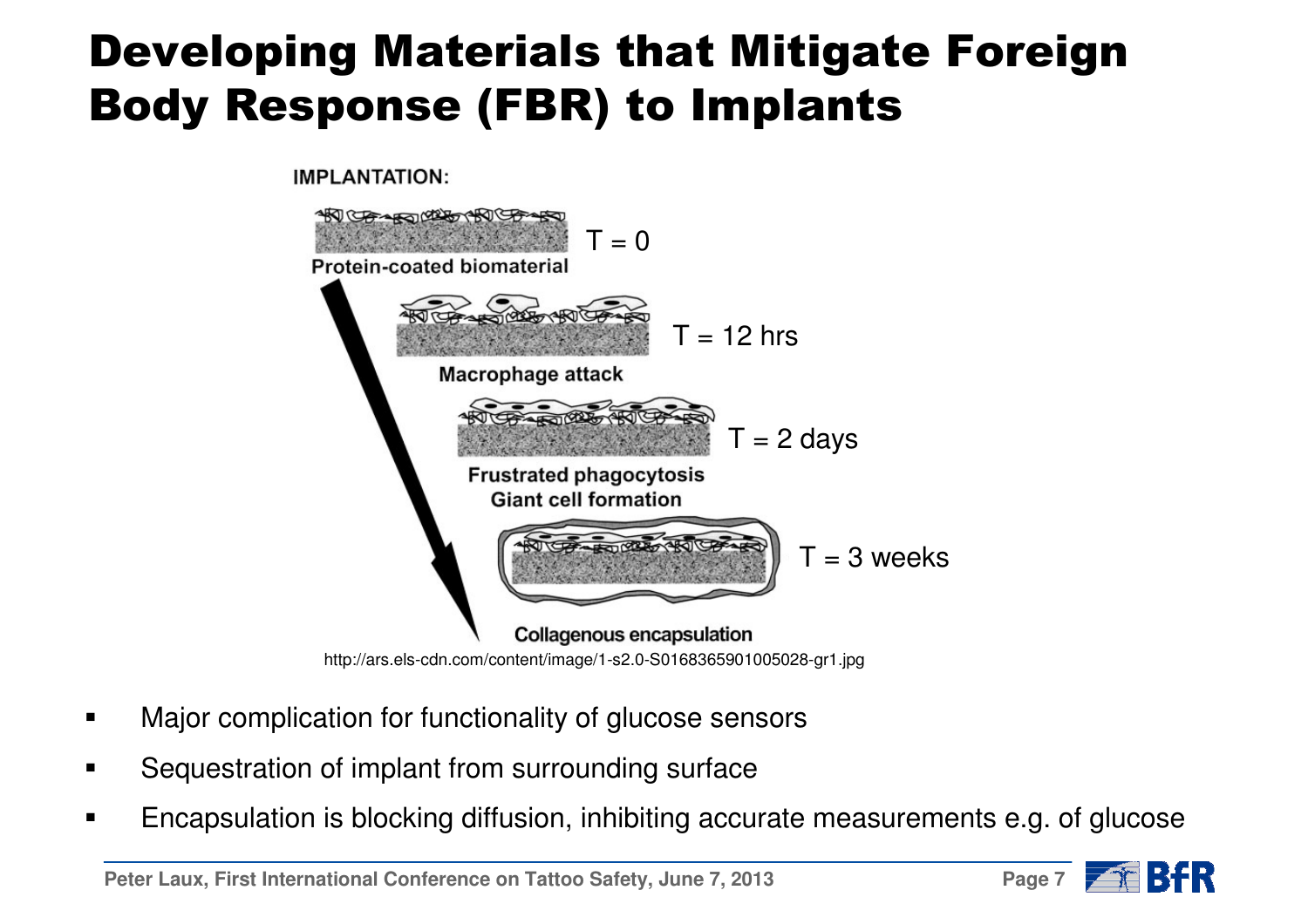# Developing Materials that Mitigate Foreign Body Response (FBR) to Implants



Subcutaneous tissue containing dummy sensor without composite coating (A)and composite coated dummy sensor (B).

**Y Wang, F Papadimitrakopoulos, D J Burgess**; Polymeric "smart" coatings to prevent foreign bodyresponse to implantable biosensors; Journal of Controlled Release; 5 January 2013

- п **Stainless steel wires were coated with particle doped polyurethanes**
- **Different capabilities of releasing Nitric Oxide**

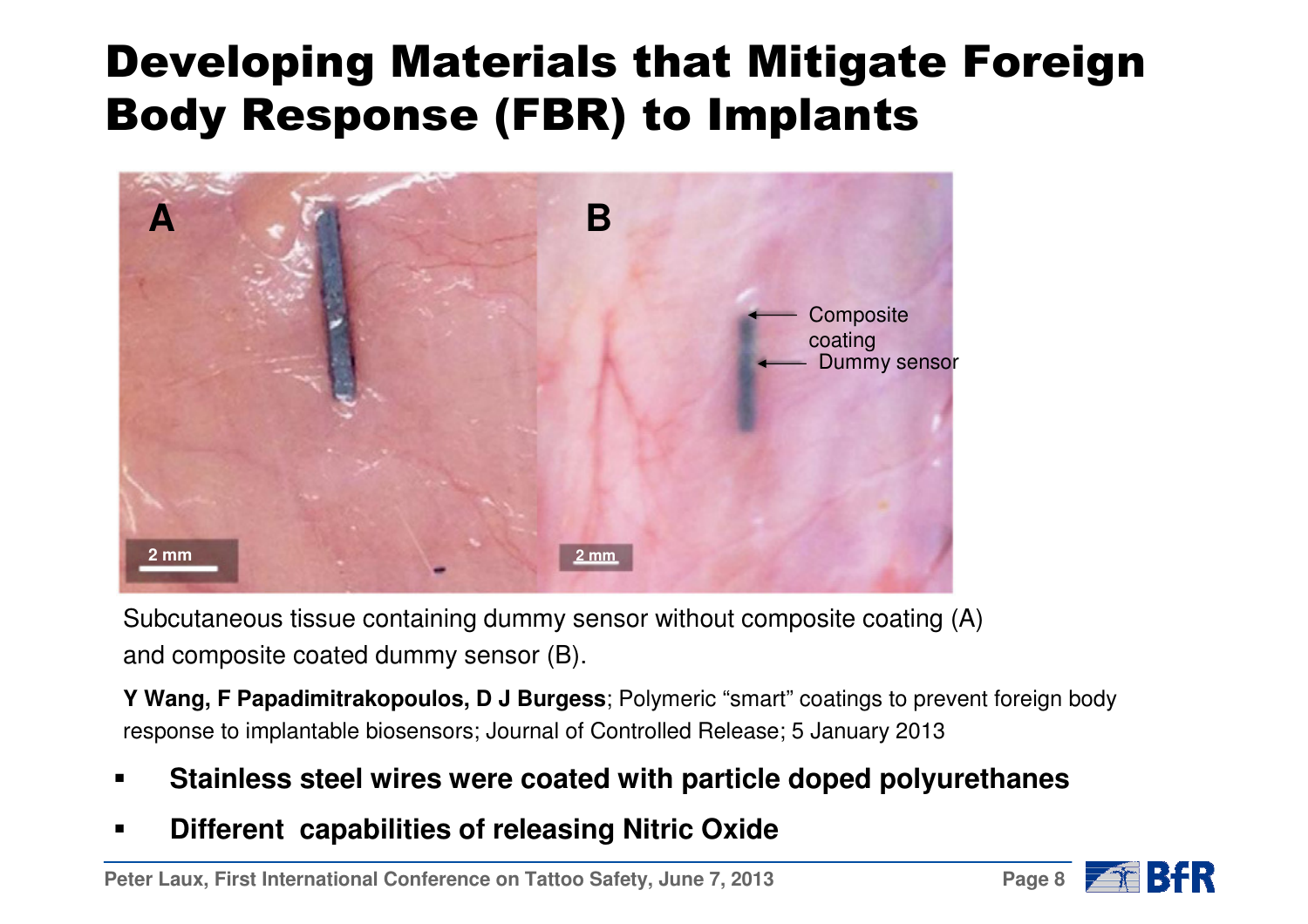### **1) Nitrogen Oxide Releasing Systems**

**PROLI/NO 1-[2-(carboxylato) pyrrolidin-1-yl] diazen-1-ium-1, 2-diolate**

**JE Saavedra, GJ Southan, KM Davies, A Lundell, C DA Riccio, JL Nugent, MH Schoenfisch,** Stöber Synthesis of **Markou, SR Hanson, C Adrie, WE Hurford, WM** Nitric Oxide-Releasing S-Nitrosothiol-Modified Silica Particles, **Zapol, L Keefer**, Localizing Antithrombotic and Chem. Mater., 2011, 23 (7), 1727–1735Vasodilatory Activity with a Novel, Ultrafast Nitric Oxide Donor1996, J. Med. Chem., 39, 4361–4365**NC**  $-2$ Na<sup>+</sup> COC caymanchem.com**2 Seconds Half Life TimeNitric Oxide Release > 48 h**

#### **2) Polyurethane Topcoat 40 mg/ml dissolved in THF**

|  | <b>OO A</b><br>.<br>$\sqrt{ }$<br>$\bullet\bullet$ | .<br>$\sim$<br>. . | . | ----<br>- - | $= 4$ |
|--|----------------------------------------------------|--------------------|---|-------------|-------|
|--|----------------------------------------------------|--------------------|---|-------------|-------|

**Implantation into Piglets: Histological Analysis after 3, 7, 21 or 42 days**

$$
\mathsf{Page}\ 9 \quad \overline{\blacktriangleleft} \quad \boxed{\color{red}\square}
$$

**Nitric Oxide Releasing Silica Nanoparticles**

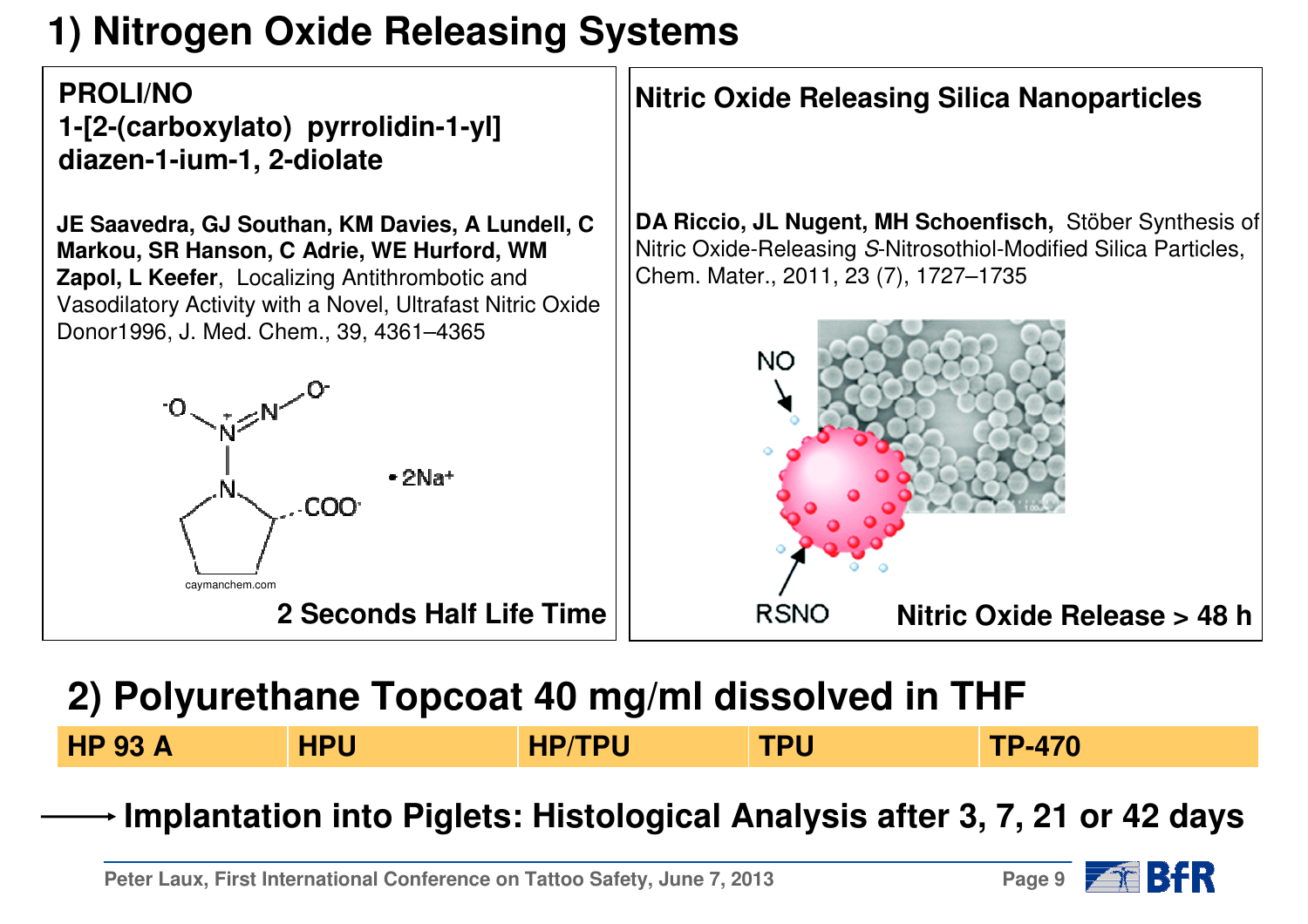# **Collagen Capsule Surrounding Polyurethane-coated Wire Substrates**

**Important for Reduction of Capsule Thickness:**

- **Long release of Nitric Oxide**
- **Large Initial Payload with Nitric Oxide**
- **Enhancing Hydrophobicity of Polymer Matrix**
- **Studies on Percuteanous Implants**



Significant differences between NO-releasing andrelative controls are indicated at  $p < 0.05$  (\*)

**SP Nichols, A Koh, NL Brown, MB Rose, B Sun, DL Slomberg, DA Riccio, B Klitzman, MH Schoenfisch,**The effect of nitric oxide surface flux on the foreign body response to subcutaneous implants, Biomaterials, 2012, 33(27), 6305-12

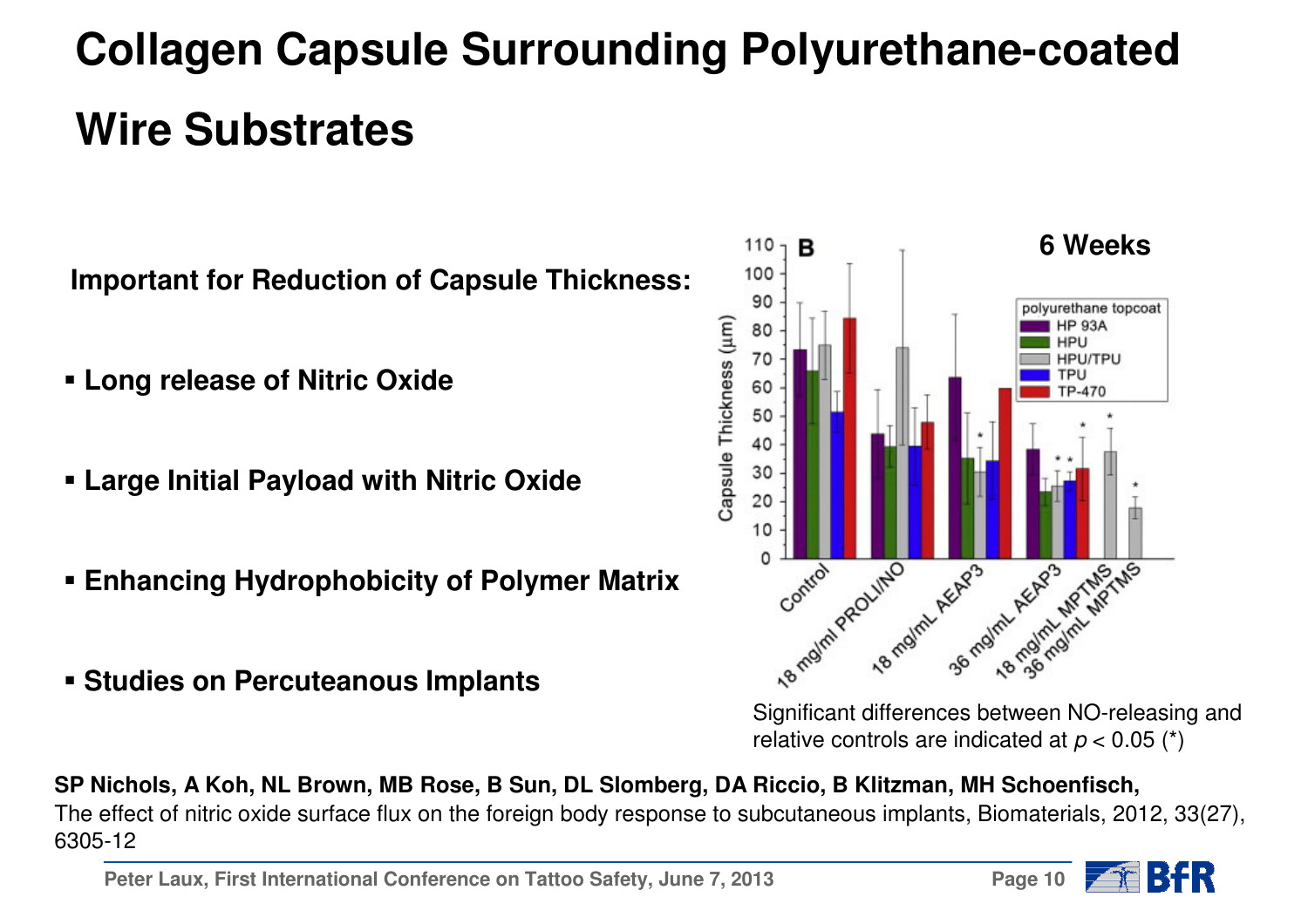# **Modern Laser Tattoo Removal**

# **and Emerging Technologies to Enhance Efficacy**

- Eric F. Bernstein, M.D., Ph.D.
- Yale University School of Medicine
- Main Line Center for Laser Surgery, Ardmore, PA, USA
- Clinical Professor, University of Pennsylvania
- One of the World's Leading Experts on Laser Medicine and Surgery

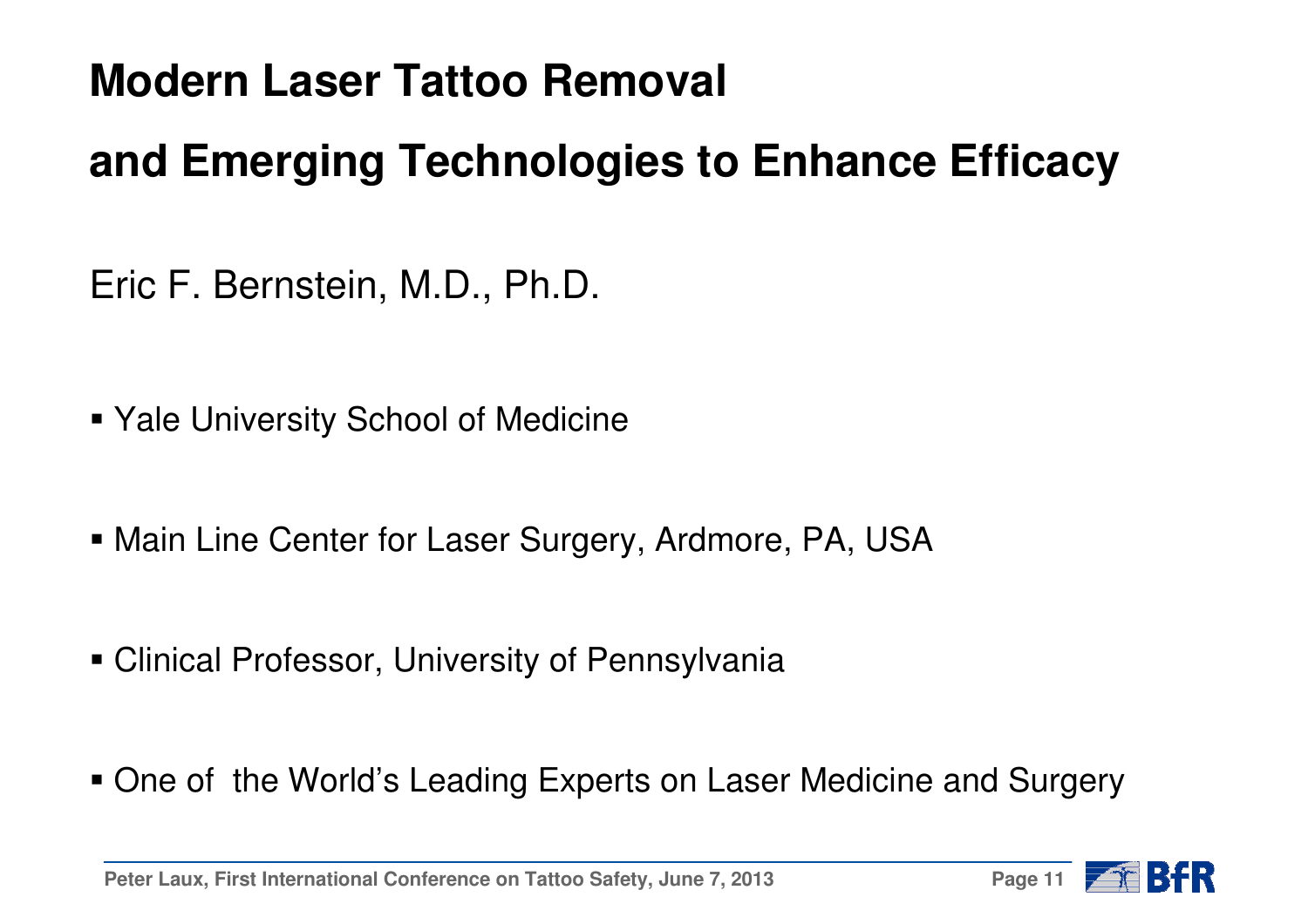# Tattoo Removal using Q-switched Lasers

#### **Ruby Laser**

- -Wavelength 694 nm
- -First laser for tattoos-Black, blue and green



**Alexandrite Laser**

- Wavelength of 755 nm- Gre<u>en, blue and bla</u>ck



http://www.alibaba.com/product-gs/706497410/ Alexandrite\_laser\_ tattoo\_removal\_machine\_with.html

#### **Nd:YAG Laser**

(**N**eo**d**ymium:**Y**ttrium-**A**luminum-**G**arnet)

- -Wavelength of 1064 nm
- -Black and dark blue
- By a potassium titanyl phosphate crystal doubling of frequency: 532 nm
- -Red, orange and some yellow



http://newyorknatives.com/park-avenue-punk-part-iii-scars/#.UayNNazjGfk

**EF Bernstein,** Laser Tattoo Removal, Semin Plast Surg. 2007, 21(3), 175–192

**Peter Laux, First International Conference on Tattoo Safety, June 7, 2013**